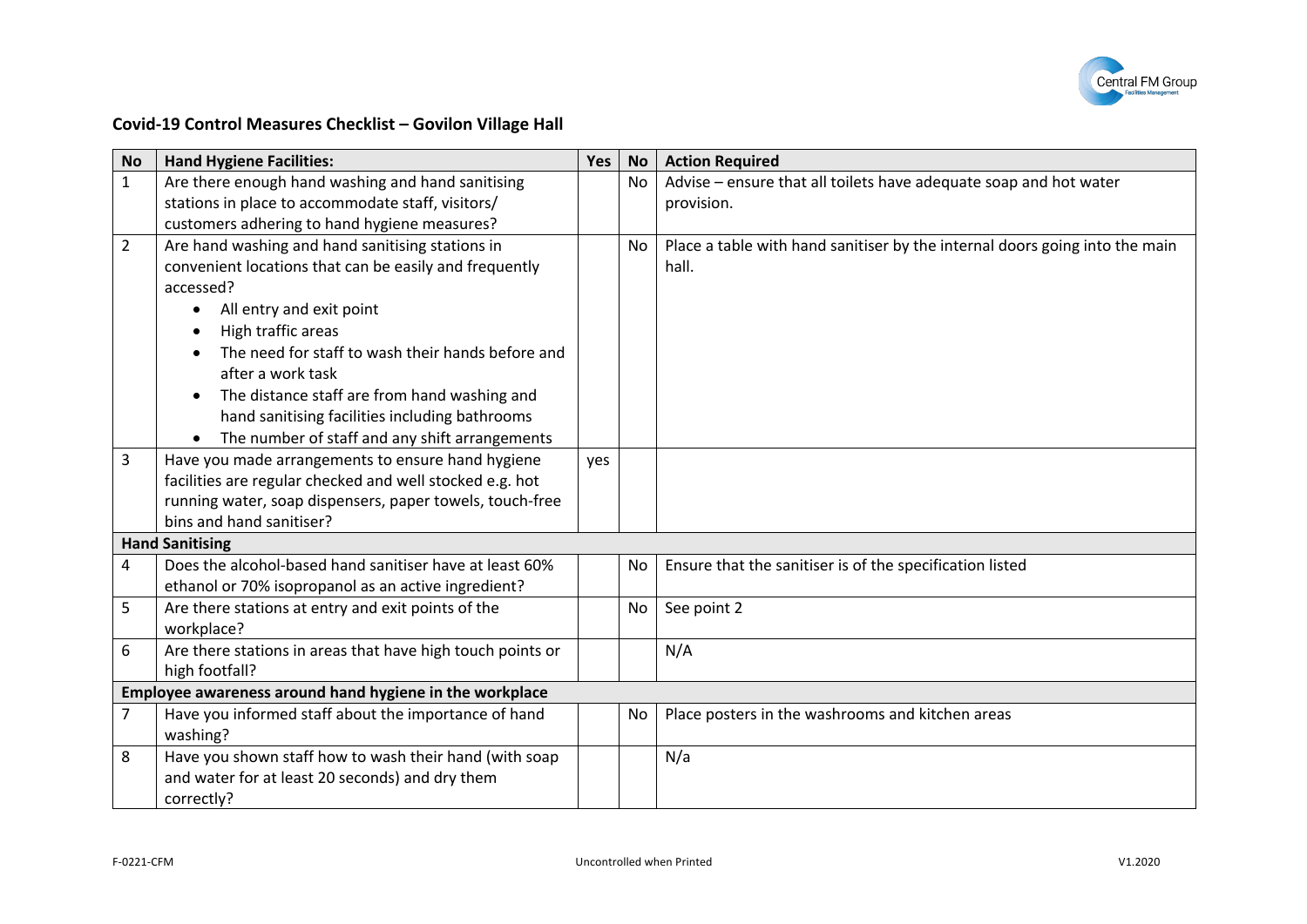

| 9. | Have you shown staff how to use hand sanitiser correctly    |     |    | n/a                                                               |
|----|-------------------------------------------------------------|-----|----|-------------------------------------------------------------------|
|    | and where hand sanitising stations are located?             |     |    |                                                                   |
| 10 | Have you displayed posters on how to wash hands             |     | No | See point 7                                                       |
|    | correctly in appropriate places?                            |     |    |                                                                   |
| 11 | Have you told staff and others when they need to wash       |     |    | N/a                                                               |
|    | their hands?                                                |     |    |                                                                   |
| 12 | Have you provided facilities for outdoor staff to           |     |    | N/a                                                               |
|    | frequently practice hand hygiene?                           |     |    |                                                                   |
| 13 | Have you provided staff with hand sanitiser for use in      |     |    | N/a                                                               |
|    | work vehicles?                                              |     |    |                                                                   |
|    | <b>Respiratory hygiene</b>                                  |     |    |                                                                   |
| 14 | Have you told staff of good respiratory measure to limit    |     | No | Please posters within the building                                |
|    | the spread of the virus?                                    |     |    |                                                                   |
|    | Avoid touching face, eyes, nose, and mouth                  |     |    |                                                                   |
|    | Cover coughs and sneezes with an elbow or a                 |     |    |                                                                   |
|    | tissue                                                      |     |    |                                                                   |
|    | Dispose of tissues in a covered bin                         |     |    |                                                                   |
|    |                                                             |     |    |                                                                   |
| 15 | Have you made tissues available to staff and covered bins   | Yes |    |                                                                   |
|    | or bin bags for their safe disposal?                        |     |    |                                                                   |
|    | Physical distancing - staying 2m apart                      |     |    |                                                                   |
| 17 | Have you looked at how you can change the layout of         |     | No | Due to the nature of the centre all hirers will need to adhere to |
|    | your workplace to allow for physical distancing             |     |    | government guidelines.                                            |
| 18 | Do you have system to regularly remind staff to stay 2      | Yes |    | Posters throughout the building                                   |
|    | metres apart?                                               |     |    |                                                                   |
| 19 | Have you identified the activities that involve interacting |     |    | N/a                                                               |
|    | with customer, visitors and others and put in place         |     |    |                                                                   |
|    | measure to help prevent contact and ensure physical         |     |    |                                                                   |
|    | distancing, as far as possible?                             |     |    |                                                                   |
| 20 | Can you re-arrange working times and shifts to minimise     |     |    | N/a                                                               |
|    | the number of people at work together?                      |     |    |                                                                   |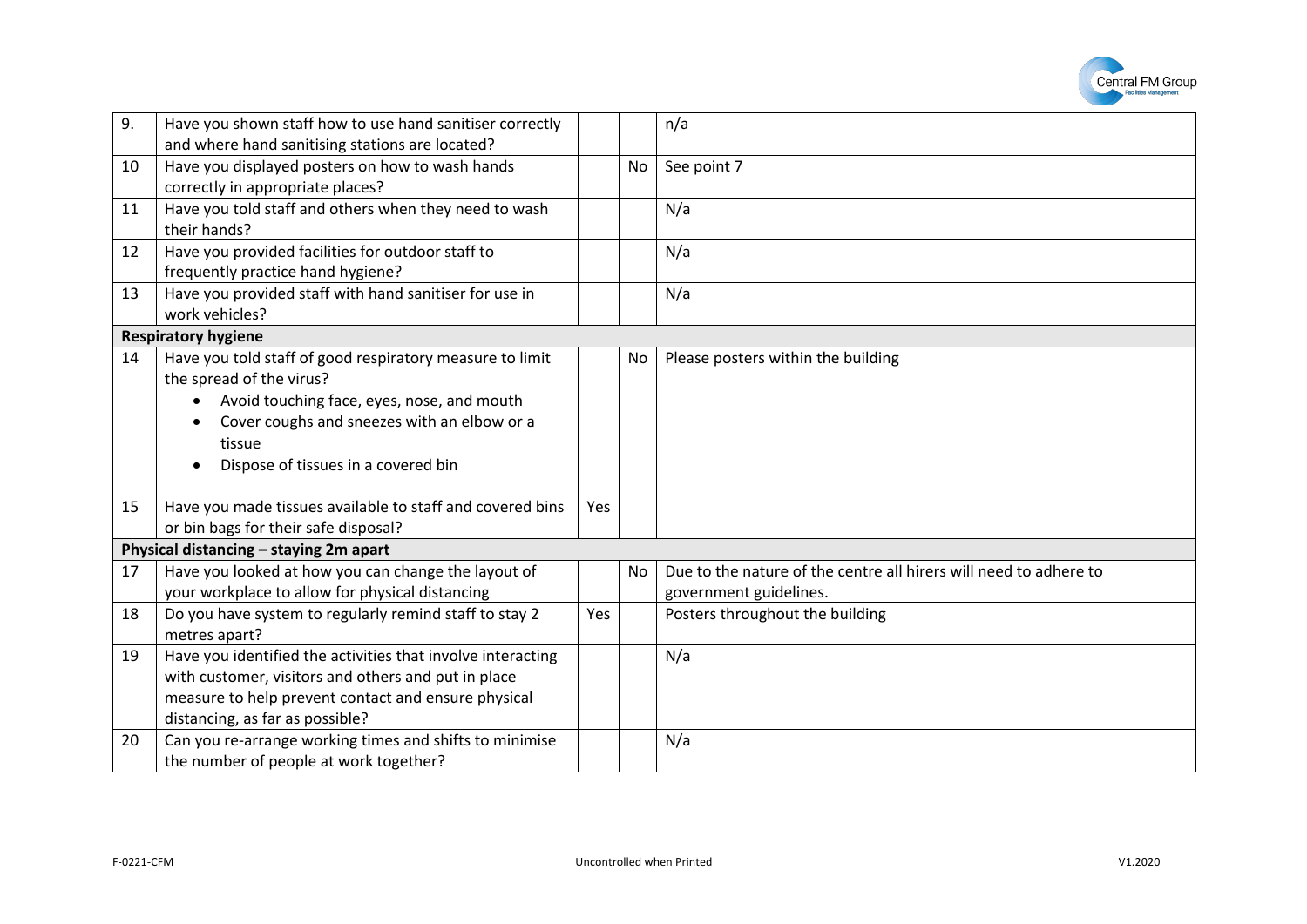

| 21<br>physical distancing? | Can you rearrange break areas and times to comply with                                                                                                                                                                               |           | N/a                                                                    |
|----------------------------|--------------------------------------------------------------------------------------------------------------------------------------------------------------------------------------------------------------------------------------|-----------|------------------------------------------------------------------------|
| 22                         | Can you organise staff into teams who consistently work<br>and take breaks together?                                                                                                                                                 |           | N/a                                                                    |
| 23<br>arrangements?        | If it's not possible to maintain physical distancing in the<br>canteen, have you considered making alternative                                                                                                                       |           | N/a                                                                    |
| 24                         | Can you provide a one-way system for entering and<br>existing the workplace where practical?                                                                                                                                         | <b>No</b> |                                                                        |
| 25<br>work activities?     | Have you implemented physical distancing for outdoor                                                                                                                                                                                 |           | N/a                                                                    |
| 26<br>encloses spaces by?  | Have you reduced the number of people working in<br>Facilitating working from home<br>Reducing the number of work tasks<br>Postponing non-essential work?                                                                            |           | N/a                                                                    |
| 27<br>required?            | Have you put floor markings in place to remind everyone<br>in the workplace of the 2-meter physical distance                                                                                                                         | No        | Community centre so the hirers need to adhere to government guidelines |
| 28<br>measures:            | If it is not possible to ensure a 2-metre physical distance<br>between staff, have you put in place alternative<br>Installed physical barriers, such as clear plastic<br>sneeze guards<br>To minimise any direct staff close contact |           | N/a                                                                    |
| 29                         | Have you staggered entry into the workplace including<br>the entry of customers or clients?                                                                                                                                          |           | N/a                                                                    |
| <b>Minimising contact</b>  |                                                                                                                                                                                                                                      |           |                                                                        |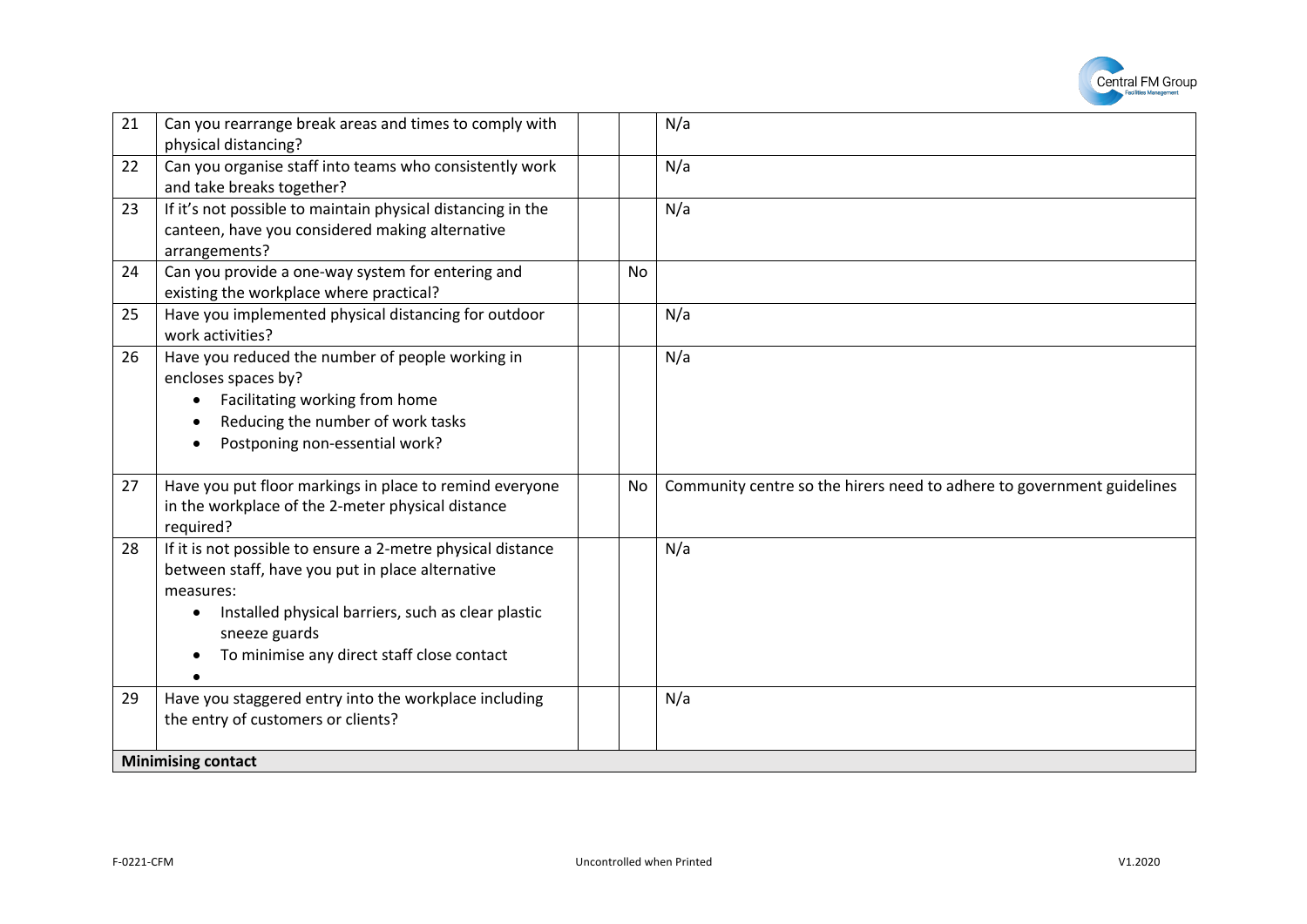

| 30         | Have you minimised the need for business trips or for<br>staff to gather for meetings?                                                                             |     |    | N/a                                                                                     |
|------------|--------------------------------------------------------------------------------------------------------------------------------------------------------------------|-----|----|-----------------------------------------------------------------------------------------|
| 31         | If staff must meet do you make sure they meet in a large<br>space where physical distancing can be done and for as<br>short a time as possible?                    |     |    | N/a                                                                                     |
| 32         | Have you put in place a system that eliminates or reduces<br>the need for staff to travel together in vehicles?                                                    |     |    | N/a                                                                                     |
| 33         | In cases where vehicles are shared have you told staff to<br>sit as far apart as possible, to wear face coverings and to<br>clean the frequently touched surfaces? |     |    | N/a                                                                                     |
| 34         | Have you advised staff to travel alone if using their cars<br>for work?                                                                                            |     |    | N/a                                                                                     |
| 35         | Have you told staff to clean and disinfect surfaces and<br>shared equipment and not to shake hands and to avoid<br>physical contact?                               |     | No | Need to let the hirer know that they need to clean down touch points with<br>sanitiser. |
| <b>PPE</b> |                                                                                                                                                                    |     |    |                                                                                         |
| 36         | Has the correct PPE been identified based on the hazard<br>and staff activity?                                                                                     |     |    | N/a                                                                                     |
| 37         | Is there a sufficient supply of relevant PPE required to<br>allow a safe return to work?                                                                           |     |    | N/a                                                                                     |
| 38         | Have you trained staff in the correct use, removal,<br>cleaning, storing and disposal of PPE?                                                                      |     |    | N/a                                                                                     |
| 39         | Have you decided for disposal of PPE?                                                                                                                              |     |    | N/a                                                                                     |
|            | <b>At risk Groups</b>                                                                                                                                              |     |    |                                                                                         |
| 40         | Have you determined if any of your staff are at high risk<br>from Covid-19?                                                                                        | Yes |    |                                                                                         |
| 41         | Have you enabled high risk staff to work from home<br>where possible?                                                                                              |     |    | N/a                                                                                     |
| 42         | Have you enabled at risk staff to maintain a physical<br>distance of 2 meters?                                                                                     |     |    | N/a                                                                                     |
|            | <b>Changes to work practices</b>                                                                                                                                   |     |    |                                                                                         |